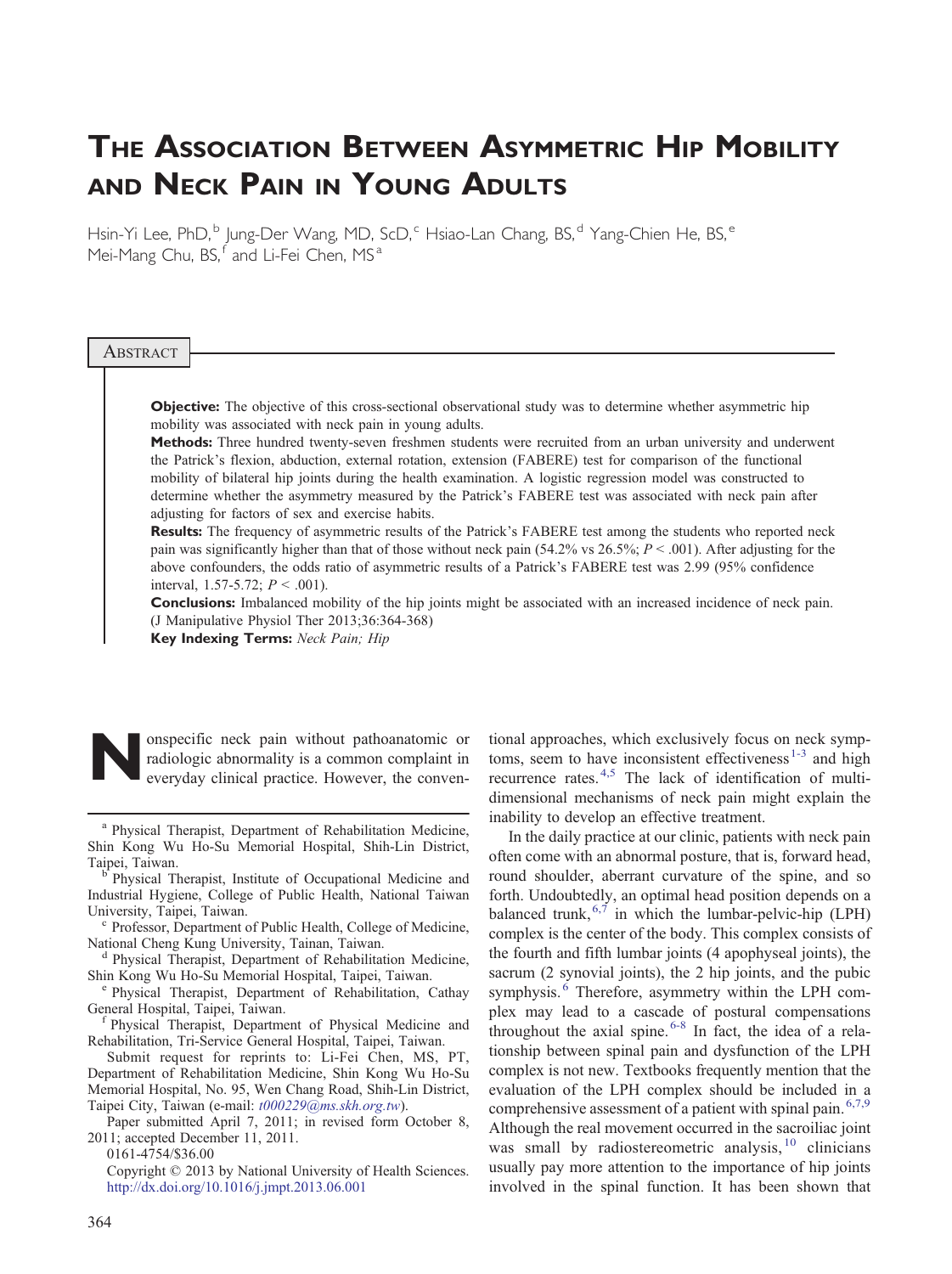induced static pelvic asymmetry was associated with functional asymmetry of the LPH complex, which can be revealed by measurements of hip mobility[.](#page-3-0)<sup>[11](#page-3-0)</sup> Some investigators have reported a relationship between lower limb function and low back pain (LBP)[.](#page-3-0)<sup>[11-14](#page-3-0)</sup> An asymmetry in hip-rotation mobility has also been found among those with LBP and participated in rotation-related sports[.](#page-3-0)<sup>[12,15-17](#page-3-0)</sup> However, to our best knowledge, no research has been conducted to examine its association with neck pain. We hypothesized that asymmetrical hip motion might alter the mechanical forces on the lumbopelvic region, and as a result, it may contribute to the occurrence of neck pain. This study was performed to determine whether there was an association between an asymmetric passive hip mobility and nonspecific neck pain in young adults.

## **METHODS**

Before the commencement of this study, the protocol was approved by the Institutional Review Board at the Shin Kong Wu Ho-Su Memorial Hospital in Taipei, Taiwan.

## Subjects

Three hundred twenty-seven subjects were recruited from the freshmen students during the new student health examination at the National Taiwan University in Taipei, Taiwan. Although the health examination usually lasted for 1 week, the study was conducted on 3 separate days to recruit the subjects from different departments. Consecutive subjects were asked to fill out a questionnaire that enquired about their demographic data and medical history, past and present. For the neck pain group  $(n = 48)$ , the inclusion criterion was chronic pain, which was defined as pain duration greater than 3 months, within the area delimited by the following boundaries: the occipital crest superiorly, the acromion laterally, and the border of the lower trapezius muscle inferiorly. For the control group, there were no additional criteria ( $n = 279$ ). Subjects (both groups) were excluded if they had previous surgery or fracture of the hip joint, systemic disease involving the joints of the trunk and extremities, systemic disease of neurologic origin, congenital deformity of the spine, neck surgery, trauma history of the neck, or inability to understand Chinese. Verbal consent was obtained for each subject after the explanation of the study.

## **Procedure**

Because prone position required by the standard measurement of hip rotation seems to be more uncomfortable than supine for people with neck pain, the Patrick's flexion, abduction, external rotation, extension (FABERE) test was adopted instead as an alternative screening test to compare the general mobility between right and left hip. The examiner of the Patrick's FABERE test was an experienced physical therapist, who currently works in a medical center. At the beginning, the therapist briefly explained the purpose of the Patrick's FABERE test to the subject and described it as a screening test that assesses the functional mobility of the hip joint without causing any harm to the body. The study hypothesis was not mentioned before the test so that the subject would not be biased.

The subject was then instructed to lie supine on the examining table, and the therapist stood at the bedside. The standard procedure of the Patrick's FABERE test was performed as follows[:](#page-4-0)<sup>[18](#page-4-0)</sup> The therapist stabilized the anterior superior iliac spine of the contralateral side with one hand and used the other hand to place the ipsilateral leg into a figure-of-four position until the lateral malleolus was rested just above the extended knee of the contralateral leg. The therapist then slowly lowered the test leg into abduction toward the examining table until a limit was encountered. Then, the therapist walked to the other side of the table to evaluate the contralateral leg and thus determined whether there was difference in mobility measured by the end position of the Patrick's FABERE test between the 2 sides. A symmetric result was determined as having no visible difference between the 2 test legs. If there was a major visible difference of limitation between 2 joints, the test was considered asymmetric. If the difference was only minimal, it was categorized as uncertain. Thus, there were 3 possible results of the test: symmetric, uncertain, and asymmetric. The examiner was kept unaware of the neck pain pattern/ history of the subject before performing the Patrick's FABERE test. Before this study, a pilot interrater reliability study was conducted on a sample of 27 subjects with or without neck pain. Two physical therapists independently performed Patrick test with 5 minutes apart and reported on a separate form. The interrater reliability was assessed by  $\kappa$ coefficient, which was 0.65.

## Subjective Evaluation of Neck Pain

Any subject who reported current neck pain was asked to complete 2 further questionnaires to assess their pain characteristics and functional disability. Pain characteristics included pain intensity evaluated by a visual analog scale (VAS), pain frequency, and pain duration. Functional disability due to neck pain was assessed by the Neck Disability Index (NDI)[.](#page-4-0)<sup>[19](#page-4-0)</sup> It consisted of 10 items addressing functional activities including personal care, lifting, reading, working, driving, sleeping, and recreational activities as well as pain intensity, concentration, and headaches. The questionnaire allowed for 6 potential responses for each item ranging from no disability (0) to total disability (5). A higher sum score indicates greater pain and disability.

## Data Analysis

The  $\chi^2$  test was used to compare the frequency distribution of sex, exercise habits, and the results of the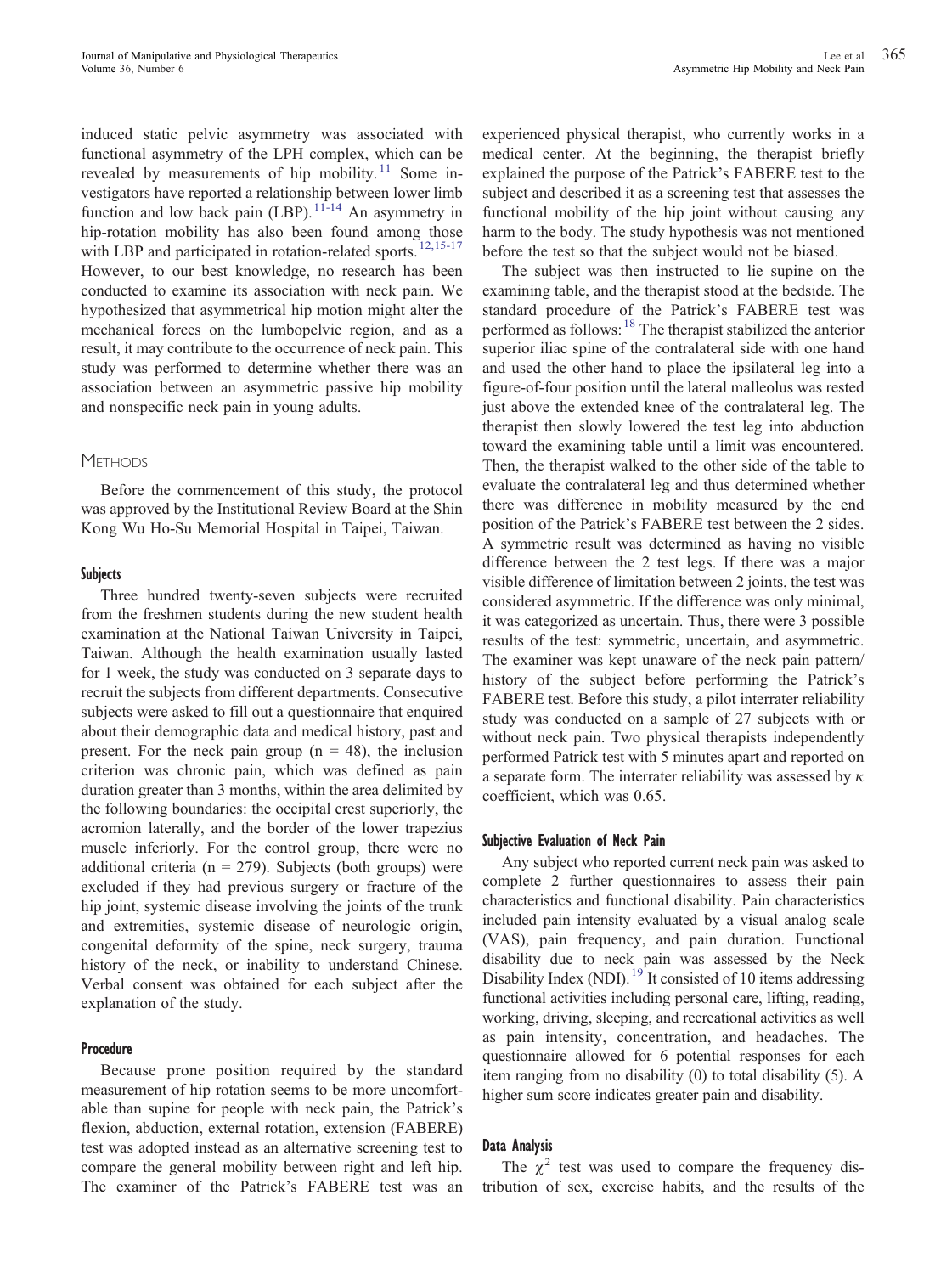| Characteristics              | Neck pain<br>$(n = 48)$ | Control<br>$(n = 279)$ | $\overline{P}$ |
|------------------------------|-------------------------|------------------------|----------------|
| Age, $y(SD)$                 | 18.5(0.8)               | 18.6(0.8)              | .84            |
| No. of females $(\% )$       | 35(72.9)                | 121(43.4)              | < 0.001        |
| No. of persons with exercise | 2(4.2)                  | 46(16.5)               | .03            |
| habits $(\%)$                |                         |                        |                |
| Patrick's FABERE test (%)    |                         |                        | < 0.01         |
| Symmetric                    | 17(35.4)                | 194 (69.5)             |                |
| Uncertain                    | 5(10.4)                 | 11(3.9)                |                |
| Asymmetric                   | 26(54.2)                | 74 (26.5)              |                |
| VAS of pain intensity (SD)   | 3.6(1.9)                |                        |                |
| NDI (SD)                     | 15.4(3.6)               |                        |                |
| Neck pain frequency $(\% )$  |                         |                        |                |
| $\leq$ 2 times per week      | 41 (85.4)               |                        |                |
| $>$ 2 times per week         | 7(14.6)                 |                        |                |
| No. of recurrent cases of    | 25(52.1)                |                        |                |
| neck pain $(\% )$            |                         |                        |                |

Table 1. Baseline characteristics and results of the Patrick's FABERE test in the neck pain subjects and controls

FABERE, flexion, abduction, external rotation, extension; NDI, neck disability index; VAS, visual analog scale.

Patrick's FABERE test between the neck pain group and asymptomatic controls. Items measured in ratio scales, such as age, VAS score of pain intensity, and NDI, were tested by an independent-sample  $t$  test. A logistic regression model was used to investigate whether the results of the Patrick's FABERE test were associated with the existence of neck pain when adjusting for the sex and exercise habit (yes: exercise frequency  $\geq$  3 times per week; no: exercise frequency  $\leq$ 3 times per week). Because only a few subjects ( $n = 16$ ) were classified as "uncertain" by the Patrick's FABERE test, they were grouped into the symmetric category for a more conservative inference. All statistical analyses were performed using SAS version 9.1 (SAS Institute, Inc, Cary, NC).  $P < .05$  was considered statistically significant.

#### **RESULTS**

As summarized in Table 1, the age of the 2 groups was not significantly different ( $P = .81$ ). However, the neck pain group consisted of more females (72.9%;  $P < .001$ ) and less subjects with exercise habit (4.2%;  $P = .03$ ) as well as a higher proportion of asymmetric result of the Patrick's FABERE test (54.2%;  $P < .001$ ). Within the neck pain group, the mean values of pain intensity and disability score were 3.6 of 10 and 15.4 of 50. Most of them reported pain frequency less than 3 times per week (80.0%), and 52.1% were recurrent cases.

The result of logistic regression indicated that female sex (odds ratio [OR], 3.16; 95% confidence interval [CI], 1.58- 6.33;  $P < .005$ ) and an asymmetric result of the Patrick's FABERE test (OR, 2.99; 95% CI, 1.57-5.72;  $P < .001$ ) were significant determinants of neck pain except exercise habits (OR, 0.23; 95% CI, 0.05-1.03;  $P = .05$ ), indicating there is a 199% increase in the odds of neck pain with an asymmetric Patrick's FABERE test after adjustment of other factors.

## **DISCUSSION**

Although there is 1 prior study that reported an association between neck pain and LBP, $^{20}$  $^{20}$  $^{20}$  to the best of our knowledge, this study is the first one to investigate the possibility that compromised balance of bilateral passive hip mobility is associated with neck pain. We found that asymmetric passive hip mobility, which was evaluated by a Patrick's FABERE test, is associated with an increased risk of neck pain after an adjustment for sex and exercise habits. Although the Patrick's FABERE test is well accepted as a quick screening test for the evaluation of the general mobility of hip joints, the result was solely based on the subjective judgment of the therapist. This may have resulted in many false positives and negatives because the examiner was required to compare the range of motion of 2 legs subjectively. In this study, however, when the therapist was unable to differentiate the symmetric or asymmetric result of the Patrick's FABERE test on a subject clearly, she was asked to record it as "uncertain." In fact, such uncertain cases only happened in 16 (4.9%) of 327 subjects, and we deliberately grouped them with the cases of symmetric results in the analysis to obtain a more conservative estimate. Moreover, the results of a regression model also demonstrated that women reported more neck pain than men, which corroborated with previous studies[.](#page-4-0)<sup>[21,22](#page-4-0)</sup> Because all our subjects were first-year young university students without any previous history of trauma or systemic chronic illnesses that may affect the LPH complex, we tentatively concluded that our findings cannot be explained by potential confounders including age, sex, or exercise habit, and therefore, we maintain that the association exists.

Living in a gravitational field, the balance of the neck is inextricably tied to balance of the whole body. The asymmetric imbalance of the LPH complex might result in excessive stress on the joints and/or the soft tissues of the spine. A recent electromyographic study demonstrated that cervical postural muscles (deep neck flexors) were more difficult to recruit in nonneutral spinal lumbopelvic align-ment than in a neutral posture[.](#page-4-0)<sup>[23](#page-4-0)</sup> Shum et a[l](#page-4-0)<sup>[24-27](#page-4-0)</sup> have also demonstrated that spinal and hip movements are closely coordinated in many functional and daily activities, but such a relationship was noted to be altered in LBP subjects. The subjects with a history of LBP were found to display earlier and/or greater lumbopelvic rotation and deviation during limb movement tests[.](#page-3-0) <sup>[12,28-30](#page-3-0)</sup> Moreover, a right-left difference in flexibility and/or movement pattern of the hip was also observed in subjects with LBP[.](#page-3-0)<sup>[12,16,17](#page-3-0)</sup> Thus, we suspected that an asymmetric hip mobility might attribute to imbalanced lumbopelvic region in the long run, which might exert tissue stress to the spine and induce potential neck pain. Alternatively, a downstream effect was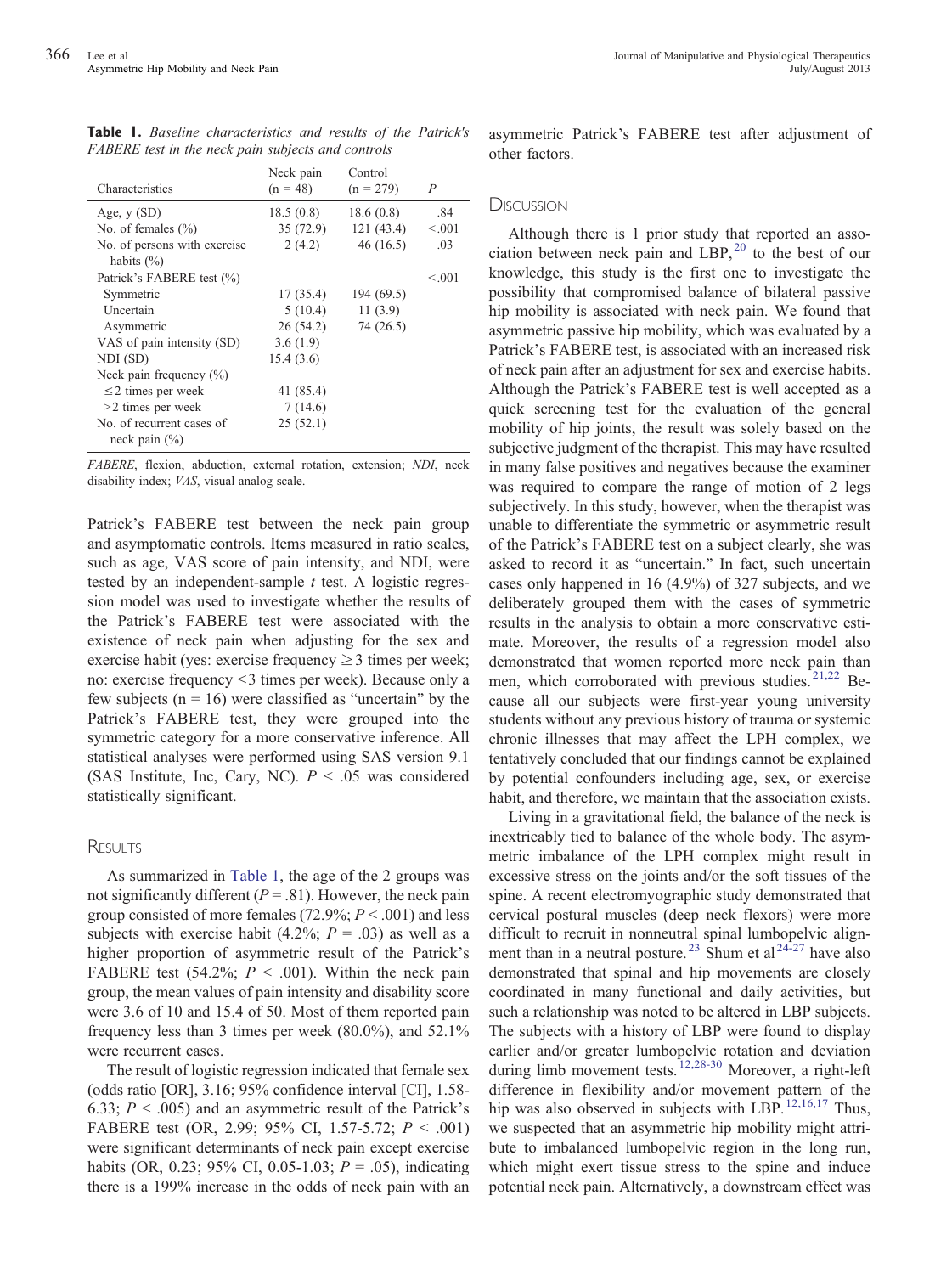<span id="page-3-0"></span>also demonstrated among patients with complex regional pain syndrome, in which myofascial release in the temporo-mandibular joint immediately increased the hip motion[.](#page-4-0)<sup>[31](#page-4-0)</sup> Therefore, it is also possible that a pain on the neck might induce compensated movement pattern of the spine and LPH complex, which might also produce an asymmetric results of the Patrick's FABERE test.

The findings of this study may have some implications for the clinical treatment of neck pain. First, as the Patrick's FABERE test has been frequently used in the clinical practice and the rate of being unable to differentiate the symmetric or asymmetric result was low, it could be considered as a quick screening tool in the clinic to identify a potential group whose neck pain is associated with asymmetric hip mobility. Second, when designing a treatment program for patients with neck pain and asymmetric hip mobility, additional attention should be given to the restoration of the balance of the LPH complex.

#### Limitations

There are several potential limitations of the current study. First, we did not formally quantify the hip mobility when evaluating the degree of asymmetry between right and left hip joints. Future studies may consider placing a gravity-dependent inclinometer/goniometer over medial aspect of the thigh and take readouts or measuring the standardized range of motion of hip rotation. Quantification of passive hip joint motion would provide more informative data to explore more detailed mechanisms relating to pain intensity, pain duration, NDI, and others. Second, because the study design is cross-sectional, we cannot differentiate whether asymmetric hip mobility is a cause or a result of neck pain. As neck pain can be influenced by muscle atrophy, proprioception, coordination between local and global muscle systems, postural habits, and structural and functional asymmetry, we are not sure if the connection is strictly neural or whether additional components are involved. Besides, the movement of external rotation and abduction of the hip also test the sacroiliac joint, in which the movement pattern is influenced by sex and limb dominance[.](#page-4-0)  $32,33$  So one is unable to distinguish whether the hip, the sacroiliac, or both contribute to this asymmetry. Finally, we used a small and homogenously young group of subjects. They do not seem likely to suffer from a longlasting neck pain over years. In general, it would probably take a significant period to develop neck pain having only asymmetric Patrick test as its background. Future studies are indicated to stratify patients on recent, recurrent, or a persistent long history of neck pain.

#### CONCLUSIONS

Asymmetric passive hip mobility seems to be a determinant of neck pain after controlling for potential confounding effects by sex and exercise habits. These results suggest an association between neck pain and the imbalanced mobility of bilateral hip joints.

## FUNDING SOURCES AND POTENTIAL CONFLICTS OF INTEREST

Financial support for this study was provided by grants from the Shin Kong Wu Ho-Su Memorial Hospital (SKH-8302-95-NDR-07) and the National Science Council, Taiwan (NSC 99-2811-B-006-051 and NSC 99-2628-B-002-077-MY3). No conflicts of interest were reported for this study.

#### **REFERENCES**

- 1. Kjellman GV, Skargren EI, Oberg BE. A critical analysis of randomised clinical trials on neck pain and treatment efficacy. A review of the literature. Sand J Rehabil Med 1999;31: 139-52.
- 2. Gross AR, Hoving JL, Haines TA, et al, Cervical overview Group. Manipulation and mobilisation for mechanical neck disorders. Cochrane Database Syst Rev 2004:CD004249.
- 3. Kay TM, Gross A, Goldsmith C, Santaguida PL, Hoving J, Bronfort G. Exercises for mechanical neck disorders. Cochrane Database Syst Rev 2005:CD004250.
- 4. Hoving JL, de Vet HC, Twisk JW, et al. Prognostic factors for neck pain in general practice. Pain 2004;110:639-45.
- 5. Kjellman G, Oberg B. A randomized clinical trial comparing general exercise, McKenzie treatment and a control group in patients with neck pain. J Rehabil Med 2002;34:183-90.
- 6. Hertling D, Kessler RM, editors. Management of common musculoskeletal disorders: physical therapy principles and method. Philadelphia: Lippincott; 1996.
- 7. Porterfield JA, DeRosa C, editors. Mechanical neck pain: perspectives in functional anatomy. Philadelphia: W.B. Saunders; 1995.
- 8. Rolf IP. Rolfing: reestablishing the natural alignment and structural integration of the human body for vitality and wellbeing. Vermont: Healing arts press; 1989.
- 9. Borenstein DG, Wiesel SM, Boden SB, editors. Low back and neck pain: comprehensive diagnosis and management. Philadelphia: Saunders; 2004.
- 10. Sturesson B, Uden A, Vleeming A. A radiostereometric analysis of the movements of the sacroiliac joints in the reciprocal straddle position. Spine 2000;25:214-7.
- 11. Gnat R, Saulicz E. Induced static asymmetry of the pelvis is associated with functional asymmetry of the lumbo-pelvo-hip complex. J Manipulative Physiol Ther 2008;31:204-11.
- 12. van Dillen LR, Bloom NJ, Gombatto SP, Susco TM. Hip rotation range of motion in people with and without low back pain who participate in rotation-related sports. Phys Ther Sport 2008;9:72-81.
- 13. Ellison JB, Rose SJ, Sahrmann SA. Patterns of hip rotation range of motion: a comparison between healthy subjects and patients with low back pain. Phys Ther 1990;70:537-41.
- 14. Mellin G. Decreased joint and spinal mobility associated with low back pain in young adults. J Spinal Disord 1990;3:238-43.
- 15. Stupar M, Côté P, French MR, Hawker GA. The association between low back pain and osteoarthritis of the hip and knee: a population-based cohort study. J Manipulative Physiol Ther 2010;33:349-54.